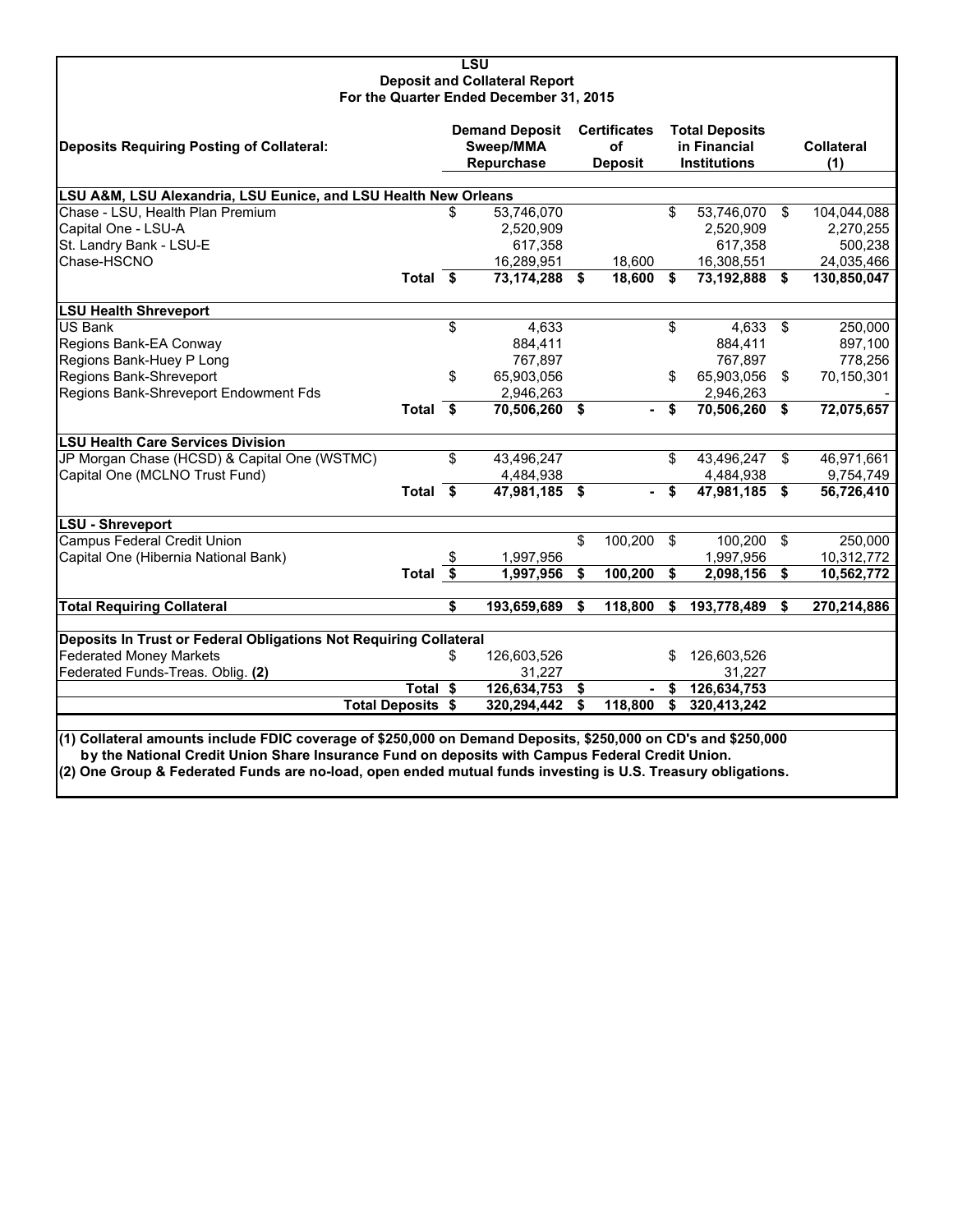#### **LSU Investment Summary For the Quarter Ended December 31, 2015**

|                                                           | As of 7/1/2015                 | As of 9/30/2015                |                                | As of 12/31/2015               |                                |            | As of 3/31/2016     | As of 06/30/2016 |                     |
|-----------------------------------------------------------|--------------------------------|--------------------------------|--------------------------------|--------------------------------|--------------------------------|------------|---------------------|------------------|---------------------|
| <b>Fund Description</b>                                   | Value                          | Cost                           | <b>Market Value</b>            | Cost                           | <b>Market Value</b>            | Cost       | <b>Market Value</b> | Cost             | <b>Market Value</b> |
| <b>Current Funds</b>                                      |                                |                                |                                |                                |                                |            |                     |                  |                     |
| Cash/Sweeps<br>Money Market Accounts/Repos (A)            | \$158,813,833<br>\$4,217,458   | \$218,405,779<br>\$32,879,174  | \$218,405,779<br>\$32,879,174  | \$185,396,349<br>\$2,006,905   | \$185,396,349<br>\$2,006,905   | \$0<br>\$0 | \$0<br>\$0          | \$0<br>\$0       | \$0<br>\$0          |
| Certificates of Deposit                                   | \$100,200                      | \$100,200                      | \$100,200                      | \$100,200                      | \$100,200                      | \$0        | \$0                 | \$0              | \$0                 |
| <b>Treasury Notes</b>                                     | \$11,524,774                   | \$11,516,556                   | \$11,737,749                   | \$11,516,556                   | \$11,553,341                   | \$0        | \$0                 | \$0              | \$0                 |
| CMO's                                                     | \$2,489,821                    | \$1,678,453                    | \$1,709,984                    | \$1,018,555                    | \$1,029,035                    | \$0        | \$0                 | \$0              | \$0                 |
| Agency Securities (B)                                     | \$152,423,465                  | \$122,903,902                  | \$125,301,315                  | \$118,626,376                  | \$119,550,970                  | \$0        | \$0                 | \$0              | \$0                 |
| Mortgaged Backed Securities                               | \$28,725,234                   | \$38,257,878                   | \$38,834,689                   | \$38,877,235                   | \$38,866,390                   | \$0        | \$0<br>\$0          | \$0<br>\$0       | \$0                 |
| Equity Securities (C)<br><b>Bond Mutual Funds</b>         | \$85,784<br>\$43,307,885       | \$0<br>\$46,697,531            | \$72,250<br>\$42,782,238       | \$0<br>\$46,697,531            | \$73,873<br>\$42,391,868       | \$0<br>\$0 | \$0                 | \$0              | \$0<br>\$0          |
| Municipal Bonds (E)                                       | \$45,261,960                   | \$58,956,109                   | \$57,315,788                   | \$58,912,619                   | \$56,729,372                   | \$0        | \$0                 | \$0              | \$0                 |
| Corporate Bonds (D)                                       | \$175,272,788                  | \$198,577,082                  | \$199,181,217                  | \$193,792,162                  | \$192,302,005                  | \$0        | \$0                 | \$0              | \$0                 |
| Total                                                     | \$622,223,202                  | \$729,972,664                  | \$728,320,383                  | \$656,944,488                  | \$650,000,308                  | \$0        | \$0                 | \$0              | \$0                 |
| Endowment Funds                                           |                                |                                |                                |                                |                                |            |                     |                  |                     |
| Cash/Sweeps                                               | \$2,990,181                    | \$2,994,095                    | \$2,994,095                    | \$2,997,929                    | \$2,997,929                    | \$0        | \$0                 | \$0              | \$0                 |
| Money Market Accounts/Repos (A)                           | \$0                            | \$1,278,108                    | \$1,278,108                    | \$191,237                      | \$191,237                      | \$0        | \$0                 | \$0              | \$0                 |
| Certificates of Deposit<br>Agency Securities (B)          | \$18,600                       | \$18,600<br>\$7,237,460        | \$18,600<br>\$7,282,324        | \$18,600<br>\$7,237,460        | \$18,600<br>\$7,217,091        | \$0<br>\$0 | \$0<br>\$0          | \$0<br>\$0       | \$0<br>\$0          |
| Mortgaged Backed Securities                               | \$8,250,750<br>\$1,552,243     | \$1,421,040                    | \$1,438,710                    | \$1,421,040                    | \$1,417,943                    | \$0        | \$0                 | \$0              | $\$0$               |
| Equity Securities (C)                                     | \$10,476,506                   | \$6,619,310                    | \$9,789,443                    | \$6,619,310                    | \$10,239,960                   | \$0        | \$0                 | \$0              | $\$0$               |
| Mutual Funds                                              | \$53,011,507                   | \$52,360,182                   | \$53,343,928                   | \$52,843,501                   | \$54,233,196                   | \$0        | \$0                 | \$0              | \$0                 |
| Municipal Bonds (E)                                       | \$0                            | \$0                            | \$0                            | \$756,130                      | \$754,563                      | \$0        | \$0                 | \$0              | \$0                 |
| Corporate Bonds (D)                                       | \$6,269,703                    | \$6,056,740                    | \$6,258,600                    | \$6,786,515                    | \$6,892,445                    | \$0        | \$0                 | \$0              | \$0                 |
| Total                                                     | \$82,569,490                   | \$77,985,535                   | \$82,403,808                   | \$78,871,722                   | \$83,962,964                   | \$0        | \$0                 | \$0              | \$0                 |
| <b>Other Funds</b>                                        |                                |                                |                                |                                |                                |            |                     |                  |                     |
| Cash/Sweeps<br>Money Market Accounts/Repos (A)            | \$7,321,696<br>\$120,674,103   | \$5,786,036<br>\$103,803,265   | \$5,786,036<br>\$103,803,265   | \$4,764,576<br>\$124,906,219   | \$4,764,576<br>\$124,906,219   | \$0<br>\$0 | \$0<br>\$0          | \$0<br>\$0       | \$0<br>\$0          |
| Agency Securities (B)                                     | \$10,511,900                   | \$10,248,931                   | \$10,600,025                   | \$7,221,095                    | \$7,552,239                    | \$0        | \$0                 | \$0              | \$0                 |
| Equity Securities (C)                                     | \$412,672                      | \$0                            | \$368,776                      | \$0                            | \$386,632                      | \$0        | \$0                 | \$0              | \$0                 |
| Total                                                     | \$142.102.294                  | \$119,873,950                  | \$120,593,820                  | \$136,923,117                  | \$137,640,893                  | \$0        | \$0                 | \$0              | \$0                 |
| Grand Total                                               | \$846,894,986                  | \$927,832,149                  | \$931,318,011                  | \$872,739,327                  | \$871,604,165                  | \$0        | \$0                 | \$0              | \$0                 |
| <b>Deposits in Financial Institutions</b>                 |                                |                                |                                |                                |                                |            |                     |                  |                     |
| Total Cash/Sweeps/MMA/Repos                               | \$294,017,271                  | \$365,146,457                  | \$365,146,457                  | \$320,263,215                  | \$320,263,215                  | \$0        | \$0                 | \$0              | \$0                 |
| <b>Total Certificates of Deposit</b>                      | \$118,800                      | \$118,800                      | \$118,800                      | \$118,800                      | \$118,800                      | \$0        | \$0                 | \$0              | \$0                 |
| <b>US Gov Related Securities</b><br><b>Total Deposits</b> | \$40,338<br>\$294,176,409      | \$35,718<br>\$365,300,975      | \$35,718<br>\$365,300,975      | \$31,227<br>\$320,413,242      | \$31,227<br>\$320,413,242      | \$0<br>\$0 | \$0<br>\$0          | \$0<br>\$0       | \$0<br>\$0          |
| Other Investments                                         |                                |                                |                                |                                |                                |            |                     |                  |                     |
| <b>Treasury Notes</b>                                     | \$14,666,359                   | \$11,516,556                   | \$11,737,749                   | \$11,516,556                   | \$11,553,341                   | \$0        | \$0                 | \$0              | \$0                 |
| CMO's                                                     | \$2,489,821                    | \$1,678,453                    | \$1,709,984                    | \$1,018,555                    | \$1,029,035                    | \$0        | \$0                 | \$0              | \$0                 |
| Agency Securities (B)<br>Mortgaged Backed Securities      | \$171,186,115<br>\$30,277,477  | \$140,390,293<br>\$39,678,918  | \$143,183,664<br>\$40,273,399  | \$133,084,931<br>\$40,298,275  | \$134,320,300<br>\$40,284,333  | \$0<br>\$0 | \$0<br>\$0          | \$0<br>\$0       | \$0<br>\$0          |
| Equity Securities (C)                                     | \$10,974,962                   | \$6,619,310                    | \$10,230,469                   | \$6,619,310                    | \$10,700,465                   | \$0        | \$0                 | \$0              | \$0                 |
| <b>Bond Mutual Funds</b>                                  | \$43,307,885                   | \$46,697,531                   | \$42,782,238                   | \$46,697,531                   | \$42,391,868                   | \$0        | \$0                 | \$0              | $\$0$               |
| Mutual Funds                                              | \$53,011,507                   | \$52,360,182                   | \$53,343,928                   | \$52,843,501                   | \$54,233,196                   | \$0        | \$0                 | \$0              | $\$0$               |
| Municipal Bonds (E)                                       | \$45,261,960                   | \$58,956,109                   | \$57,315,788                   | \$59,668,749                   | \$57,483,935                   | \$0        | \$0                 | \$0              | \$0                 |
| Corporate Bonds (D)                                       | \$181,542,491                  | \$204,633,822                  | \$205,439,817                  | \$200,578,677                  | \$199,194,450                  | \$0<br>\$0 | \$0<br>\$0          | \$0<br>\$0       | \$0<br>\$0          |
| Total Other<br>Grand Total                                | \$552,718,577<br>\$846,894,986 | \$562,531,174<br>\$927,832,149 | \$566,017,036<br>\$931,318,011 | \$552,326,085<br>\$872,739,327 | \$551,190,923<br>\$871,604,165 | \$0        | \$0                 | \$0              | \$0                 |
| <b>LSU Paid Campuses</b>                                  |                                |                                |                                |                                |                                |            |                     |                  |                     |
| <b>Current Funds</b>                                      |                                |                                |                                |                                |                                |            |                     |                  |                     |
| Cash/Sweeps                                               | \$67,737,029                   | \$103,417,821                  | \$103,417,821                  | \$73,174,288                   | \$73,174,288                   |            |                     |                  |                     |
| Money Market Accounts/Repos (A)                           | \$36,563                       | \$32,378,761                   | \$32,378,761                   | \$1,506,049                    | \$1,506,049                    |            |                     |                  |                     |
| <b>Treasury Notes</b><br>CMO's                            | \$11,524,774<br>\$2,489,821    | \$11,516,556<br>\$1,678,453    | \$11,737,749<br>\$1,709,984    | \$11,516,556<br>\$1,018,555    | \$11,553,341<br>\$1,029,035    |            |                     |                  |                     |
| Agency Securities (B)                                     | \$147,174,859                  | \$118,655,209                  | \$121,056,021                  | \$115,377,208                  | \$116,342,609                  |            |                     |                  |                     |
| Mortgaged Backed Securities                               | \$25,636,634                   | \$35,235,407                   | \$35,819,130                   | \$35,885,453                   | \$35,894,688                   |            |                     |                  |                     |
| Equity Securities (C)                                     | \$85,784                       |                                | \$72,250                       |                                | \$73,873                       |            |                     |                  |                     |
| <b>Bond Mutual Funds</b>                                  | \$43,307,885                   | \$46,697,531                   | \$42,782,238                   | \$46,697,531                   | \$42,391,868                   |            |                     |                  |                     |
| Municipal Bonds (E)<br>Corporate Bonds (D)                | \$43,012,913<br>\$170,766,961  | \$56,240,381<br>\$194,635,532  | \$54,604,966<br>\$195,256,517  | \$56,198,426<br>\$189,876,307  | \$54,045,607<br>\$188,406,258  |            |                     |                  |                     |
| Total                                                     | \$511,773,223                  | \$600,455,651                  | \$598,835,437                  | \$531,250,373                  | \$524,417,616                  | \$0        | \$0                 | \$0              | \$0                 |
|                                                           |                                |                                |                                |                                |                                |            |                     |                  |                     |
| <b>Endowment Funds</b>                                    |                                |                                |                                |                                |                                |            |                     |                  |                     |
| Money Market Accounts/Repos (A)                           |                                | \$1,278,108                    | \$1,278,108                    | \$191,237                      | \$191,237                      |            |                     |                  |                     |
| Certificates of Deposit<br>Agency Securities (B)          | \$18,600<br>\$8,250,750        | \$18,600<br>\$7,237,460        | \$18,600<br>\$7,282,324        | \$18,600<br>\$7,237,460        | \$18,600<br>\$7,217,091        |            |                     |                  |                     |
| Mortgaged Backed Securities                               | \$1,552,243                    | \$1,421,040                    | \$1,438,710                    | \$1,421,040                    | \$1,417,943                    |            |                     |                  |                     |
| Equity Securities (C)                                     | \$10,468,856                   | \$6,611,660                    | \$9,777,161                    | \$6,611,660                    | \$10,227,374                   |            |                     |                  |                     |
| <b>Municipal Bonds</b>                                    |                                |                                |                                | \$756,130                      | \$754,563                      |            |                     |                  |                     |
| Corporate Bonds (D)                                       | \$6,269,703                    | \$6,056,740                    | \$6,258,600                    | \$6,786,515                    | \$6,892,445                    |            |                     |                  |                     |
| Total                                                     | \$26,560,152                   | \$22,623,608                   | \$26,053,503                   | \$23,022,642                   | \$26,719,253                   | \$0        | \$0                 | \$0              | \$0                 |
| Other Funds                                               |                                |                                |                                |                                |                                |            |                     |                  |                     |
| Money Market Accounts/Repos (A)<br><b>Treasury Notes</b>  | \$93,967,376<br>\$3,141,585    | \$63,472,950                   | \$63,472,950                   | \$67,932,866                   | \$67,932,866                   |            |                     |                  |                     |
| Agency Securities (B)                                     | \$10,511,900                   | \$10,248,931                   | \$10,600,025                   | \$7,221,095                    | \$7,552,239                    |            |                     |                  |                     |
| Total                                                     | \$107,620,861                  | \$73,721,881                   | \$74,072,975                   | \$75,153,961                   | \$75,485,105                   | \$0        | \$0                 | \$0              | \$0                 |
| <b>Grand Total</b>                                        | \$645,954,236                  | \$696,801,140                  | \$698,961,915                  | \$629,426,976                  | \$626,621,974                  | \$0        | \$0                 | \$0              | \$0                 |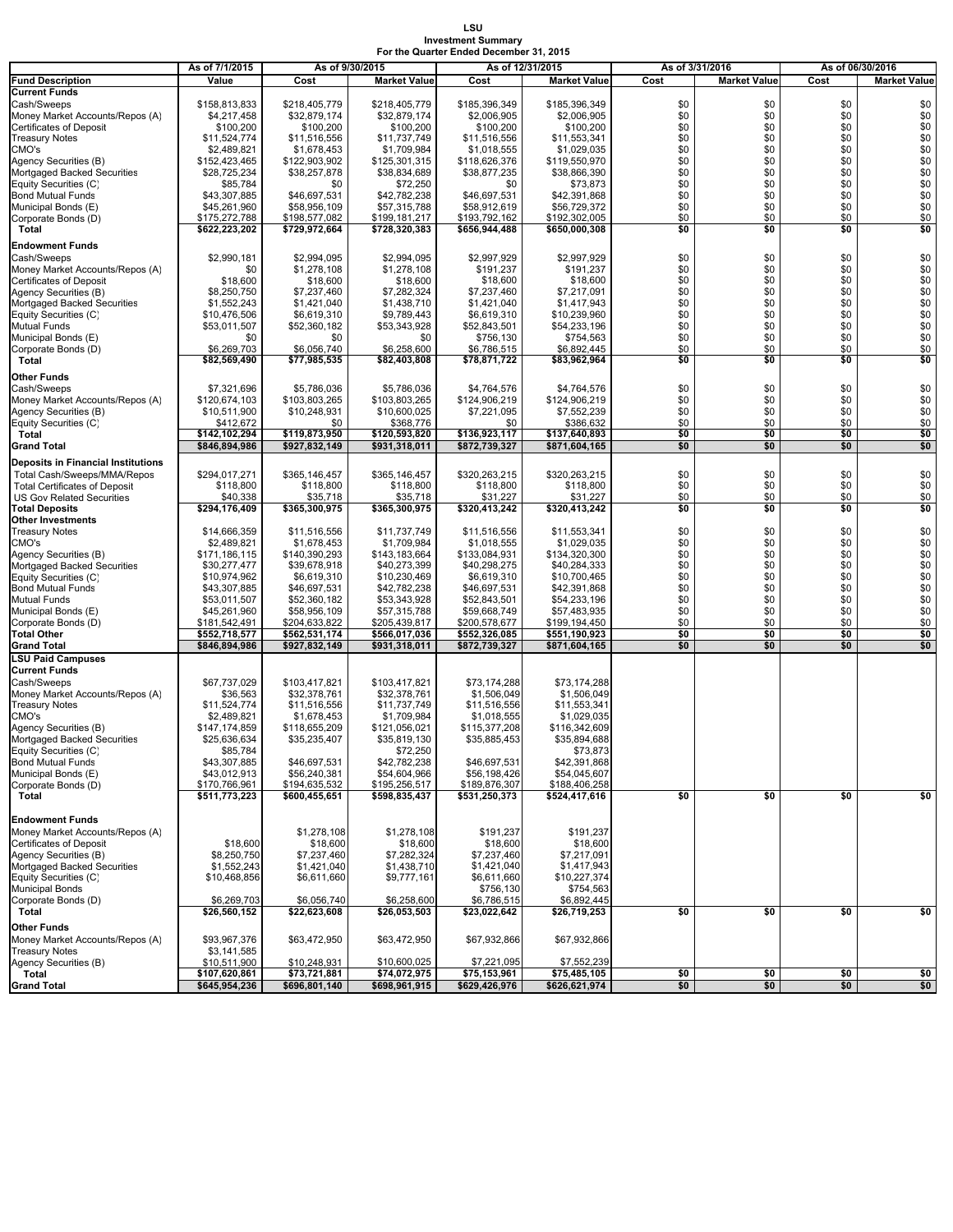#### **LSU Investment Summary For the Quarter Ended December 31, 2015**

|                                         | As of 7/1/2015           | As of 9/30/2015          |                          | For the Quarter Ended December 31, 2015<br>As of 12/31/2015 |                          |                             | As of 3/31/2016 | As of 06/30/2016 |                     |
|-----------------------------------------|--------------------------|--------------------------|--------------------------|-------------------------------------------------------------|--------------------------|-----------------------------|-----------------|------------------|---------------------|
| <b>Fund Description</b>                 | Value                    | Cost                     | <b>Market Value</b>      | Cost                                                        | <b>Market Value</b>      | <b>Market Value</b><br>Cost |                 | Cost             | <b>Market Value</b> |
| <b>LSU Health Shreveport</b>            |                          |                          |                          |                                                             |                          |                             |                 |                  |                     |
| <b>Current Funds</b>                    |                          |                          |                          |                                                             |                          |                             |                 |                  |                     |
| Cash/Sweeps S.                          | \$43,481,410             | \$67,332,744             | \$67,332,744             | \$65,907,689                                                | \$65,907,689             |                             |                 |                  |                     |
| Cash/Sweeps C.                          | \$950,118                | \$632,182                | \$632,182                | \$884,411                                                   | \$884,411                |                             |                 |                  |                     |
| Cash/Sweeps H.                          | \$1,293,443              | \$542,285                | \$542,285                | \$767,897                                                   | \$767,897                |                             |                 |                  |                     |
| <b>Cash/Sweeps</b>                      | \$45,724,971             | \$68,507,211             | \$68,507,211             | \$67,559,997                                                | \$67,559,997             | \$0                         | \$0             | \$0              | \$0                 |
| Money Market Accounts/Repos (A)         | \$2,180,322              | \$20                     | \$20                     | \$21                                                        | \$21                     |                             |                 |                  |                     |
| Agency Securities (B)                   | \$5,248,606              | \$4,248,693              | \$4,245,294              | \$3,249,168                                                 | \$3,208,361              |                             |                 |                  |                     |
| Mortgaged Backed Securities (B)         | \$3,088,600              | \$3,022,471              | \$3,015,559              | \$2,991,782                                                 | \$2,971,702              |                             |                 |                  |                     |
| Municipal Bonds (E)                     | \$2,249,047              | \$2,715,728              | \$2,710,822              | \$2,714,193                                                 | \$2,683,765              |                             |                 |                  |                     |
| Corporate Bonds (D)                     | \$4,505,827              | \$3,941,550              | \$3,924,700              | \$3,915,855                                                 | \$3,895,747              |                             |                 |                  |                     |
| Total                                   | \$62,997,373             | \$82,435,673             | \$82,403,606             | \$80,431,016                                                | \$80,319,593             | $\overline{50}$             | \$0             | \$0              | \$0                 |
| <b>Endowment Funds</b>                  |                          |                          |                          |                                                             |                          |                             |                 |                  |                     |
| Cash/Sweeps                             | \$2.938.515              | \$2.942.429              | \$2.942.429              | \$2.946.263                                                 | \$2.946.263              |                             |                 |                  |                     |
| Equity Securities (C)                   | \$7,650                  | \$7,650                  | \$12,282                 | \$7,650                                                     | \$12,586                 |                             |                 |                  |                     |
| Mutual Funds                            | \$53,011,507             | \$52,360,182             | \$53,343,928             | \$52,843,501                                                | \$54,233,196             |                             |                 |                  |                     |
| Total                                   | \$55,957,672             | \$55,310,261             | \$56,298,639             | \$55,797,414                                                | \$57,192,045             | \$0                         | \$0             | \$0              | \$0                 |
| <b>Grand Total</b>                      | \$118,955,045            | \$137,745,934            | \$138,702,245            | \$136,228,430                                               | \$137,511,638            | \$0                         | \$0             | \$0              | \$0                 |
| <b>LSU HCSD</b>                         |                          |                          |                          |                                                             |                          |                             |                 |                  |                     |
| <b>Current Funds</b>                    |                          |                          |                          |                                                             |                          |                             |                 |                  |                     |
| Cash/Sweeps                             | \$44,347,665             | \$44,043,113             | \$44,043,113             | \$43,496,247                                                | \$43,496,247             |                             |                 |                  |                     |
| Total                                   | \$44,347,665             | \$44,043,113             | \$44,043,113             | \$43,496,247                                                | \$43,496,247             | \$0                         | \$0             | \$0              | \$0                 |
|                                         |                          |                          |                          |                                                             |                          |                             |                 |                  |                     |
| <b>Other Funds</b>                      |                          |                          |                          |                                                             |                          |                             |                 |                  |                     |
| Cash/Sweeps                             | \$7,262,974              | \$5,506,398              | \$5,506,398              | \$4,484,938                                                 | \$4,484,938              |                             |                 |                  |                     |
| Money Market Accounts/Repos (A)         | \$26,706,727             | \$40,330,315             | \$40,330,315             | \$56,973,353                                                | \$56,973,353             |                             |                 |                  |                     |
| Equity Securities (C)                   | \$412,672                |                          | \$368,776                |                                                             | \$386.632                |                             |                 |                  |                     |
| US Gov Related Securities               | \$40,338                 | \$35,718                 | \$35,718                 | \$31,227                                                    | \$31,227                 |                             |                 |                  |                     |
| Total                                   | \$34,422,711             | \$45,872,431             | \$46,241,207             | \$61,489,518                                                | \$61,876,150             | \$0                         | \$0             | \$0              | \$0                 |
| <b>Grand Total</b>                      | \$78,770,376             | \$89,915,544             | \$90,284,320             | \$104,985,765                                               | \$105,372,397            | \$0                         | \$0             | \$0              | \$0                 |
| LSU - Shreveport                        |                          |                          |                          |                                                             |                          |                             |                 |                  |                     |
| Current Funds*                          |                          |                          |                          |                                                             |                          |                             |                 |                  |                     |
| Cash/Sweeps                             | \$1,004,168              | \$2,437,634              | \$2,437,634              | \$1,165,817                                                 | \$1,165,817              | \$0                         | \$0             |                  |                     |
| Money Market Accounts/Repos (A)         | \$2,000,573              | \$500,393                | \$500,393                | \$500,835                                                   | \$500,835                | \$0                         | \$0             |                  |                     |
| <b>Certificates of Deposit</b><br>Total | \$100,200<br>\$3,104,941 | \$100,200<br>\$3,038,227 | \$100,200<br>\$3,038,227 | \$100,200<br>\$1,766,852                                    | \$100,200<br>\$1,766,852 | \$0                         | \$0             | \$0              | \$0                 |
|                                         |                          |                          |                          |                                                             |                          |                             |                 |                  |                     |
| Endowment Funds **                      |                          |                          |                          |                                                             |                          |                             |                 |                  |                     |
| Cash/Sweeps                             | \$51,666                 | \$51,666                 | \$51,666                 | \$51,666                                                    | \$51,666                 |                             |                 |                  |                     |
| Total                                   | \$51,666                 | \$51,666                 | \$51.666                 | \$51,666                                                    | \$51.666                 | \$0                         | \$0             | \$0              | \$0                 |
|                                         |                          |                          |                          |                                                             |                          |                             |                 |                  |                     |
| Other Funds                             |                          |                          |                          |                                                             |                          |                             |                 |                  |                     |
| Cash/Sweeps                             | \$58,722<br>\$58,722     | \$279,638                | \$279,638                | \$279,638                                                   | \$279,638                |                             |                 | \$0              |                     |
| Total<br><b>Grand Total</b>             | \$3,215,329              | \$279,638<br>\$3,369,531 | \$279,638<br>\$3,369,531 | \$279,638<br>\$2,098,156                                    | \$279,638<br>\$2,098,156 | \$0<br>\$0                  | \$0<br>\$0      | \$0              | \$0<br>\$0          |
|                                         |                          |                          |                          |                                                             |                          |                             |                 |                  |                     |
| <b>System Total</b>                     | \$846,894,986            | \$927,832,149            | \$931,318,011            | \$872,739,327                                               | \$871,604,165            | \$0                         | \$0             | \$0              | \$0                 |
|                                         |                          |                          |                          |                                                             |                          |                             |                 |                  |                     |

\* Negative balance in the cash/Sweeps section of the current funds does not respresent an actual negative bank balance, rather it represents a timing difference of the allocation of the current funds.<br>\*\* Small endowment fu

<u>BENCHMARK NOTES (Example Only)</u><br>(A) Benchmarked against 90 day T-Bil<br>(B) Benchmarked against Barclay's US Agg Bond TR USD

(C) US equities benchmarked against Russell 3000 and international against MSCI emerging market (D) Benchmarked against XYZ (E) Benchmarked against XYZ

Disclaimer: Pursuant to PM-9, corporate bonds/notes only available for investment beginning 7-1-2011 Louisiana law provides for restrictions on maturity and allocation and may effect benchmark comparisons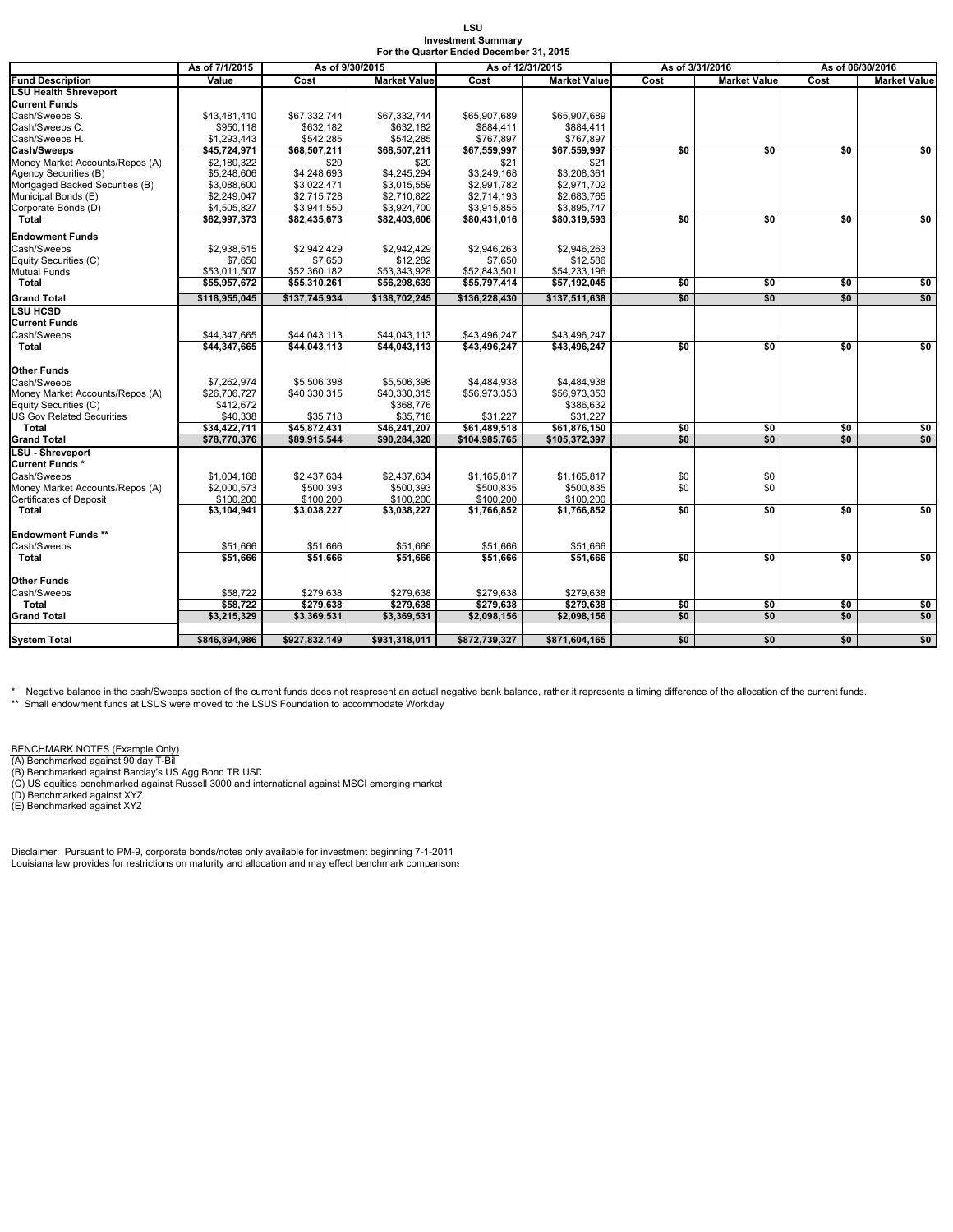

## Investment Management Program Non Endowed Accounts **Realized Yield**

As of 12/31/2015



**Non Endowed Health Plan** Barclays Aggregate Bond Index **Health Plan** Barclays Aggregate Bond Index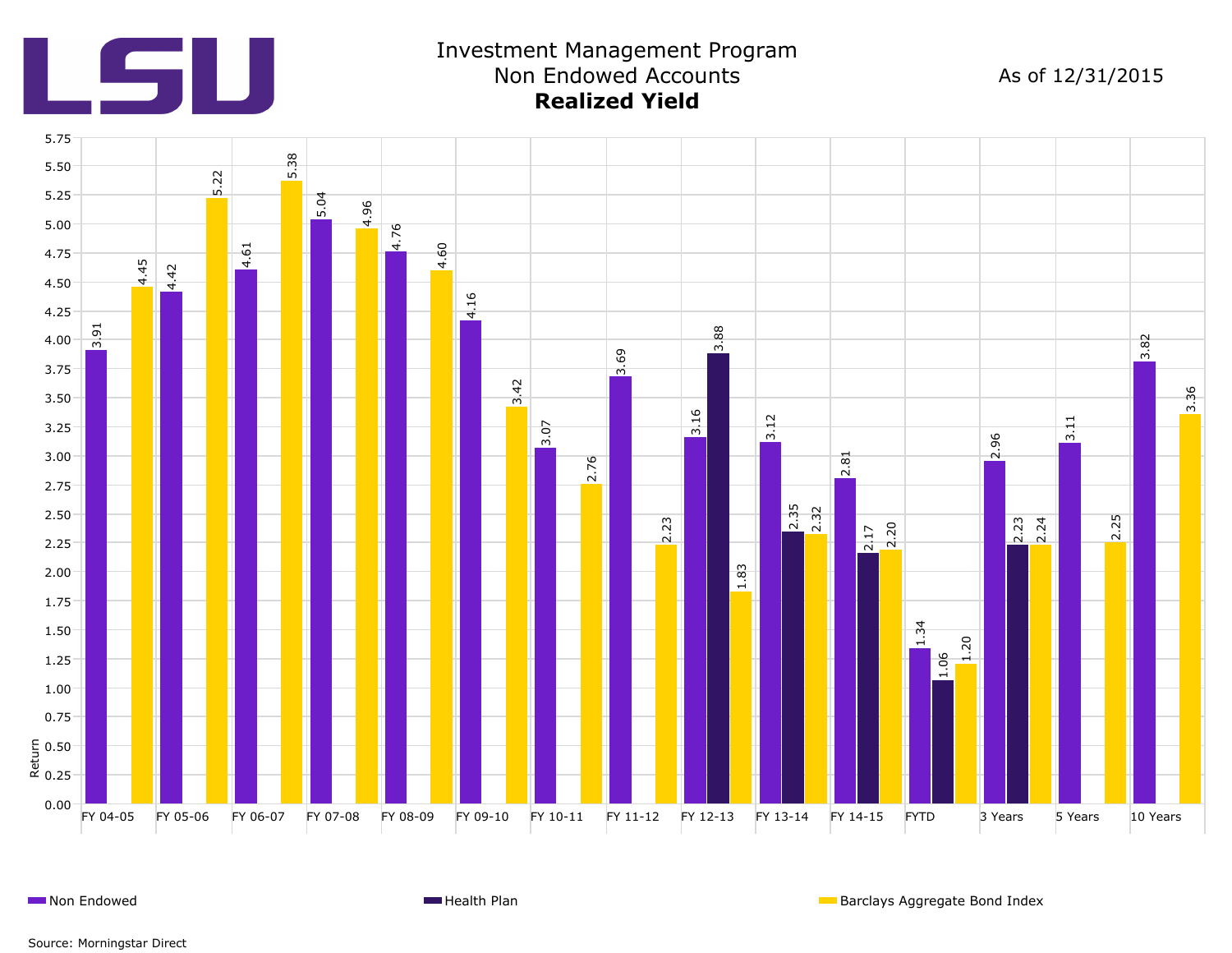

## Investment Management Program Non Endowed Accounts **Total Return**

As of 12/31/2015



**Non Endowed Health Plan** Barclays Aggregate Bond Index **Health Plan** Barclays Aggregate Bond Index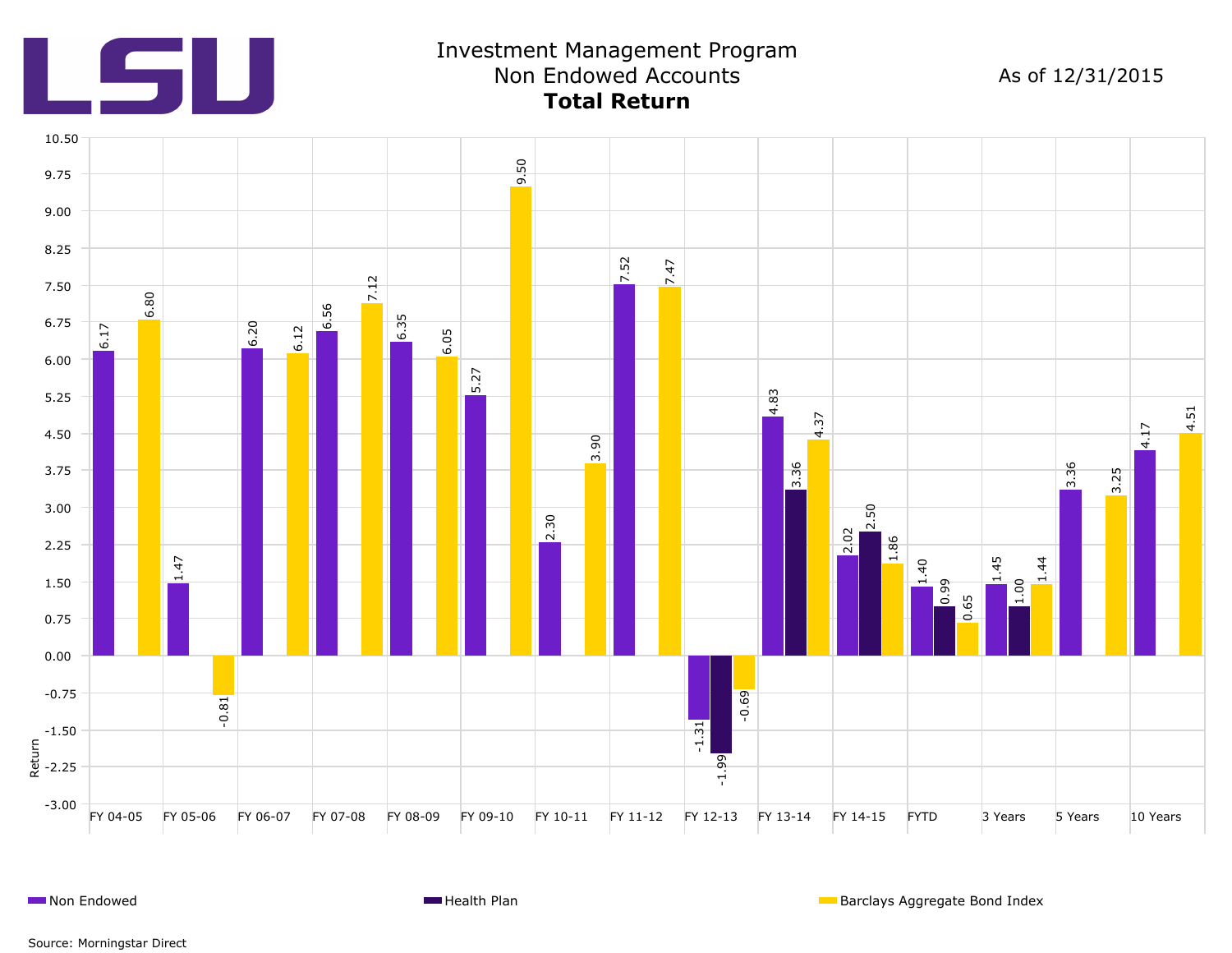

### Investment Management Program Endowed Accounts **Realized Yield**

As of 12/31/2015